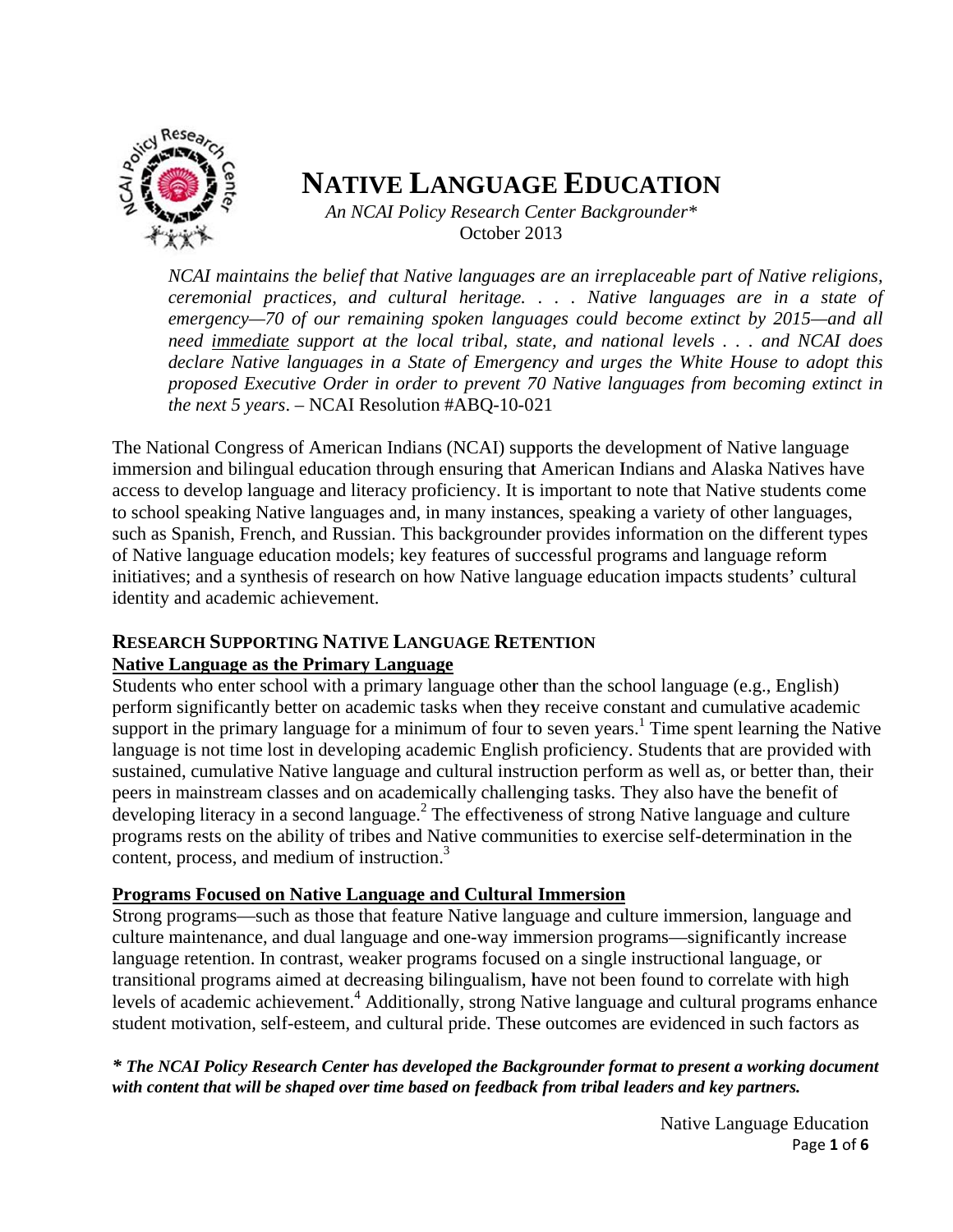improved attendance and college enrollment rates, lower attrition, and enhanced teacher-student and school-community relations.<sup>5</sup>

## **Language & Cultural Programs Facilitate Community Interaction**

These programs offer opportunities to involve parents and elders in the development and teaching of curriculum and cultural practices for Native youth and the community overall. This is a powerful positive factor and one universally associated with enhanced student achievement.<sup>6</sup> Programs also invest in professional development for teachers, and can leverage community resources through "grow your own" approaches to Native teacher preparation and curriculum development.<sup>7</sup>

## **NATIVE LANGUAGE EDUCATION MODELS**

There are at least three elements used to distinguish types of Native language education, including:

- 1. The first language of the student, which includes language(s) spoken in the household;
- 2. The amount of Native language instruction and curriculum used during the school day; and
- 3. Programmatic goals, assessments, and institutionalization for permanency.

Because of the endangered status of virtually all Native American languages, Native language immersion has been recommended as the preferred method for teaching Native languages. In the chart below, key differences between various models are presented. Specific emphasis is placed on which models are strong at fostering Native language revitalization and development, and which models are weak and designed to transition students from using their traditional languages.

|                                  | <b>PROGRAM</b><br><b>MODEL</b>                                        | STUDENT'S 1ST<br><b>LANGUAGE</b>                                               | <b>CLASSROOM</b><br><b>LANGUAGE</b>                                      | <b>GOALS</b>                                                                                                                                                                                                      |
|----------------------------------|-----------------------------------------------------------------------|--------------------------------------------------------------------------------|--------------------------------------------------------------------------|-------------------------------------------------------------------------------------------------------------------------------------------------------------------------------------------------------------------|
| Ë<br>DDITI<br>ళ<br><b>STRONG</b> | <b>Indigenous</b><br>Language &<br><b>Culture</b><br><b>Immersion</b> | Indigenous<br>language (or Mixed)<br>with strong<br>community<br>language use) | Indigenous language                                                      | • Indigenous language and culture<br>revitalization and maintenance<br>· Full bilingualism, biculturalism, and<br>biliteracy**, though Indigenous<br>language reclamation and oral<br>proficiency can be priority |
|                                  | <b>Indigenous</b><br>Language &<br><b>Culture</b><br>Maintenance      | Indigenous<br>language                                                         | Dual language with<br>emphasis on<br>Indigenous language                 | • Indigenous language and culture<br>maintenance<br>• Bilingualism, biculturalism, and<br>biliteracy<br>• Extension of the Indigenous<br>language and culture into local and<br>national society                  |
|                                  | $Two-Way$<br><b>Bilingual/Dual</b><br>Language                        | Indigenous<br>language<br>(or Mixed with<br>strong community<br>language use)  | Mixed Indigenous<br>language and<br>English $(90/10;$<br>$50/50$ , etc.) | • Indigenous language and culture<br>revitalization and maintenance<br>• Bilingualism, biculturalism, and<br>biliteracy                                                                                           |

#### **Chart 1: Native Language Education Models**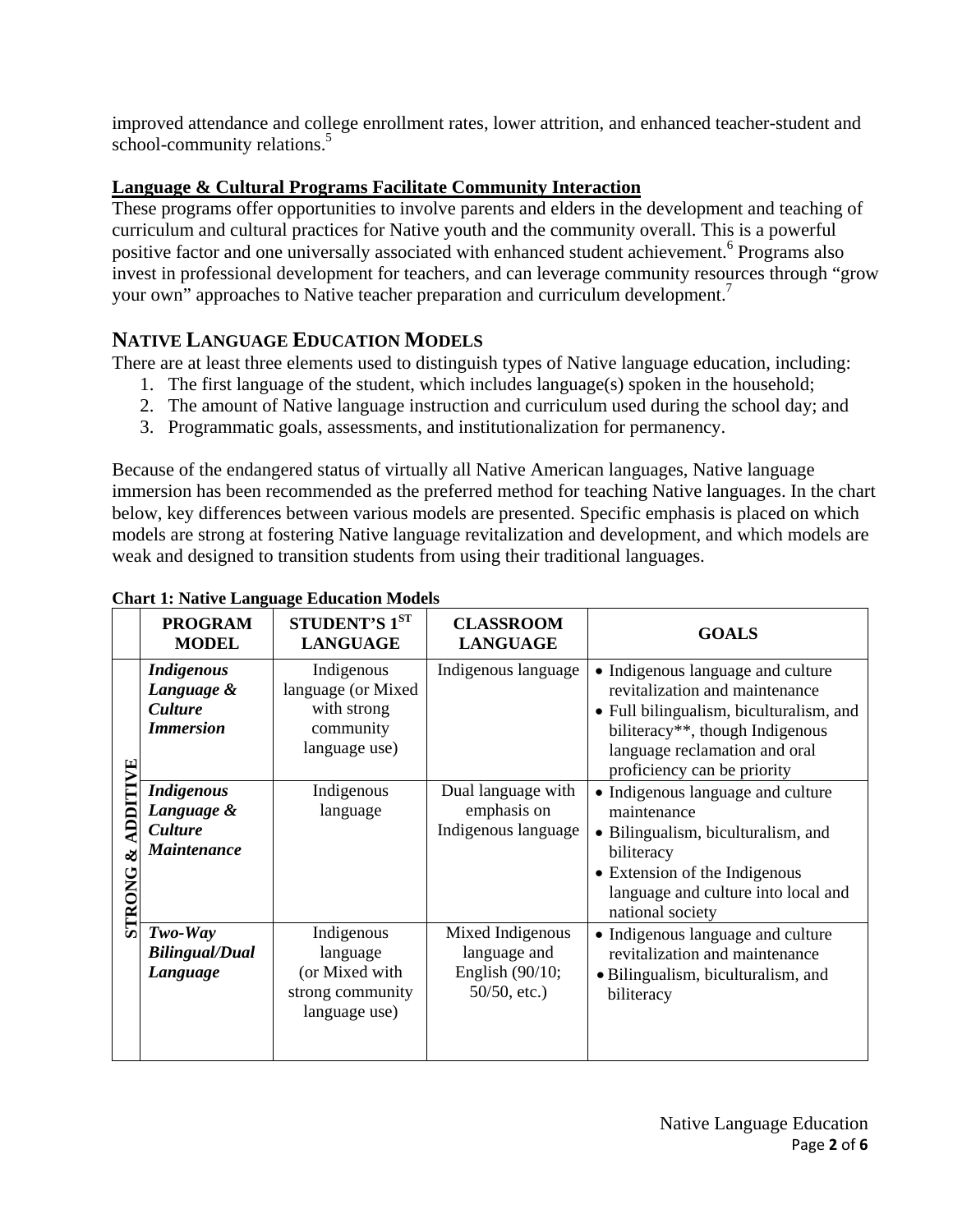|                                 | <b>PROGRAM</b><br><b>MODEL</b>                                                       | <b>STUDENT'S 1ST</b><br><b>LANGUAGE</b>                      | <b>CLASSROOM</b><br><b>LANGUAGE</b>                                                 | <b>GOALS</b>                                                                                                                                                                                              |
|---------------------------------|--------------------------------------------------------------------------------------|--------------------------------------------------------------|-------------------------------------------------------------------------------------|-----------------------------------------------------------------------------------------------------------------------------------------------------------------------------------------------------------|
| È<br>SUBTRA<br>$\infty$<br>NEAK | <b>Transitional</b>                                                                  | Indigenous<br>language                                       | Indigenous language<br>used in first school<br>years, then replaced<br>with English | · English dominance;<br>monolingualism, with some<br>Indigenous language and culture<br>enrichment<br>• Instruction in Indigenous language<br>serves as the basis for English<br>language learning        |
|                                 | Mainstream,<br>with Indigenous<br>Language and<br><b>Culture Pull-</b><br><b>Out</b> | $Mixed - some use$<br>Indigenous, some<br>English, some both | English, with<br>Indigenous language<br>vocabulary drills and<br>activities         | • Strong English dominance;<br>monolingualism, with some<br>Indigenous language and culture<br>enrichment<br>• Instruction in Indigenous language<br>serves as the basis for English<br>language learning |
|                                 | <b>Mainstream</b><br>with Foreign<br>Language<br><b>Instruction</b>                  | Mixed - some use<br>Indigenous, some<br>English, some both   | English, with<br>Indigenous language<br>taught as a "foreign"<br>language           | • Strong English dominance;<br>monolingualism; limited<br>bilingualism; little or no cultural<br>emphasis                                                                                                 |
|                                 | <b>Structured</b><br>English<br><b>Immersion</b>                                     | Indigenous<br>language                                       | English only                                                                        | • English monolingualism,<br>monoculturalism (assimilation)                                                                                                                                               |

**\*\***A primary goal of some Indigenous language programs is oral proficiency.

Source: Chart adapted from McCarty, T. (2013). Language planning and policy in Native America: History, theory, praxis. Tonawanda, NY: Multilingual Matters.

## **Key Characteristics of Native Language Education Reform**

Research on successful language reform initiatives suggests that there are some key characteristics that must be in place to generate and sustain Native language education reform, including:

- Strong family and community support;
- Family and community governance (e.g., resources, curriculum, and teacher standards and certification);
- Access to curriculum materials in both languages (original language materials are ideal though translated texts may be used in some instances to supplement these materials);
- Ongoing professional development for teachers (pre-service and in-service);
- Access to assessments in both languages;
- Appropriate learning facilities; and
- High academic standards

## **Getting Started: Successful Implementation of Native Language Education**

As communities and policymakers consider developing and expanding Native language education programs, they might consider the following list of some key elements of successful bilingual programs drawn from broader research: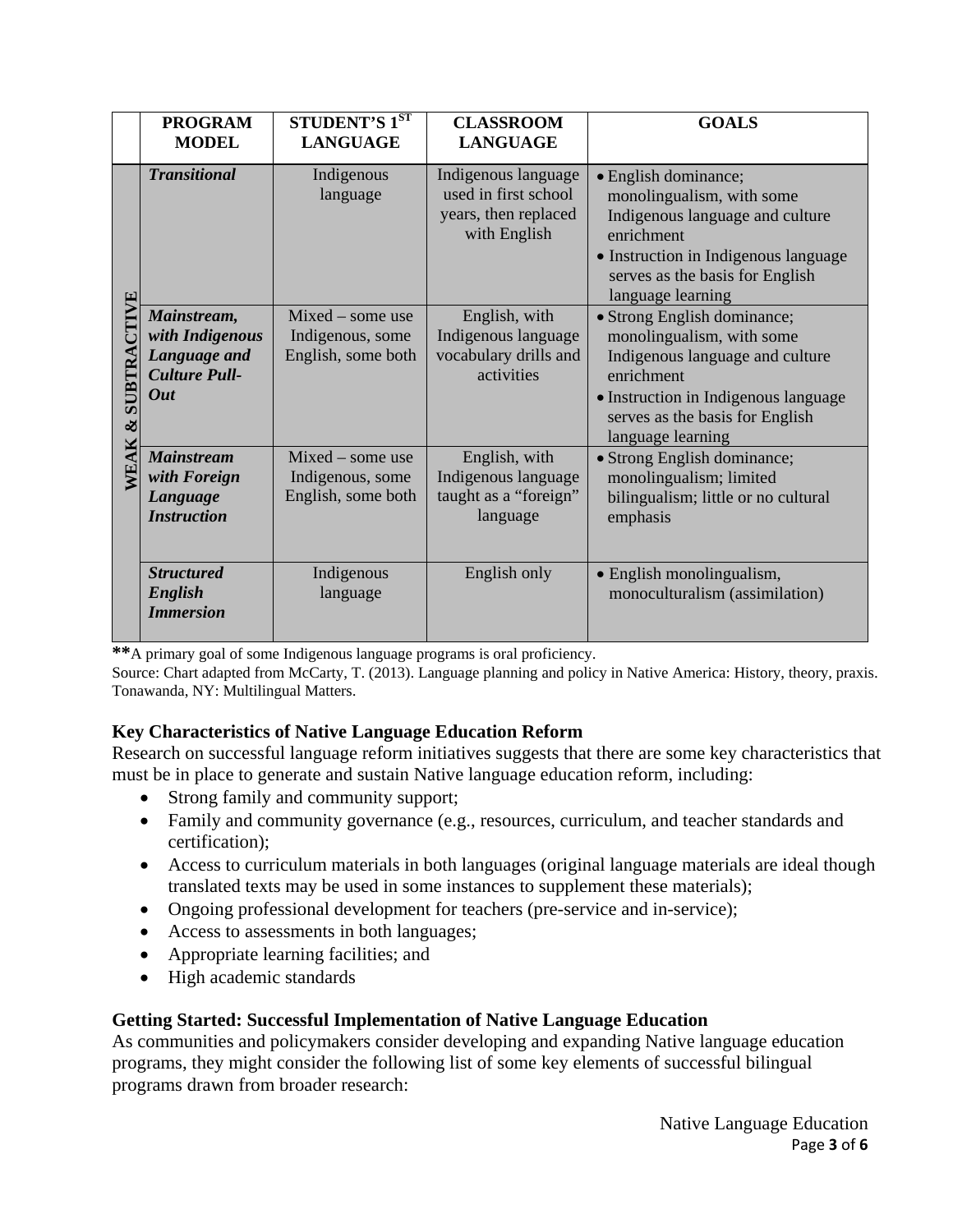- 1. Programs should provide a minimum of 5 to 7 years of bilingual instruction to participating students.
- 2. The focus of instruction should be the same core academic curriculum that students in other programs experience.
- 3. Optimal language input (input that is comprehensible, interesting, and of sufficient quantity), as well as opportunities for output, should be provided to students, including quality language arts instruction in both languages.
- 4. The target (non-English) language should be used for instruction a minimum of 50% of the time (to a maximum of 100% in the early grades).
- 5. The program should provide an additive bilingual environment where all students have the opportunity to learn a second language while continuing to develop their first language proficiency.
- 6. Positive interactions among students should be facilitated by the use of strategies like cooperative learning.
- 7. Characteristics of effective schools should be incorporated into programs, such as qualified personnel and home-school collaboration.

## **NATIVE LANGUAGE EDUCATION CASE STUDIES**

Research has been developed by and with American Indian and Alaska Native communities that have established Native language education initiatives. The following examples highlight successful implementation and adoption of language programs.

#### **Navajo Nation, Rock Point School**

"In the early 1970s, the Rock Point School began one of the first contemporary Indigenous literacy programs. According to program cofounders Agnes and Wayne Holm, English at the time was, for all practical purposes, a foreign language at Rock Point, with nearly all students entering school dominant in Navajo. At the same time, Rock Point students scored near the bottom of all students in comparable Navajo Bureau of Indian Affairs (BIA) schools on English standardized tests.<sup>8</sup> The design that emerged was called 'coordinate bilingual instruction,' meaning that separate but complementary time was devoted to learning in each language. Navajo-language teachers (NLTs) taught and interacted entirely in Navajo, and English-language teachers (ELTs) taught and interacted only in English. Externally imposed status distinctions between credentialed (primarily non-Native) and noncredentialed (Navajo) teaching staff were dissolved, as NLTs and ELTs jointly planned, carried out, and evaluated instruction<sup>9</sup>...Longitudinal data from Rock Point show that students there not only outperformed comparable Navajo students in English-only programs, they surpassed their own previous annual growth rates and those of comparison-group students in BIA schools – and they did so by a greater margin each year."<sup>10</sup>

### **Navajo Nation & Native Hawaiian, Rough Rock-KEEP Partnership**

"In 1983, anthropologists and reading specialists from the Hawai'i-based Kamehameha Early Education Program (KEEP) came to Rough Rock for the express purpose of determining whether the culturally compatible reading strategies proven effective with Native Hawaiian children would work with Navajo students.<sup>11</sup> The Rough Rock-KEEP collaboration lasted five years, during which it was found that approaches that had been successful with Native Hawaiian students needed to be significantly modified to produce successful outcomes with Navajo learners. By the end of the five-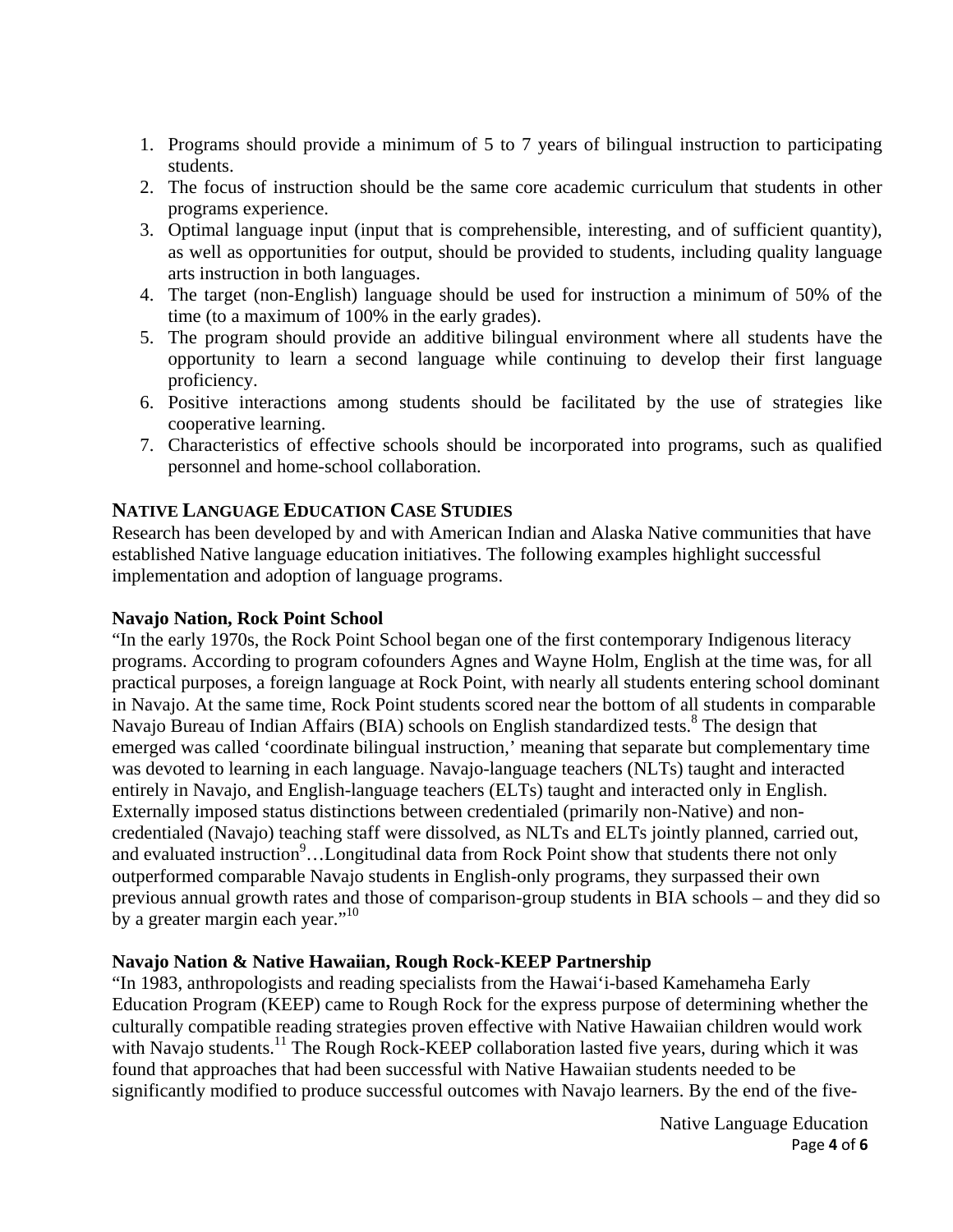year period, the Rough Rock-KEEP partnership blossomed into a local teacher-led initiative, [known as] the Rough Rock English-Navajo Language Arts Program (RRENLAP), which served approximately 200 students each year in grades K-6…Longitudinal data from RRENLAP show that after four years in the program, students' mean scores on criterion-referenced tests of English comprehension increased from 58 percent to 91 percent. On standardized reading tests, RRENLAP students' scores initially declined, then rose steadily, in some cases approaching or exceeding national norms. When individual and grade cohort data were analyzed over five years, RRENLAP students demonstrated superior English reading, language arts, and mathematics performance compared to a matched peer group who did not participate in the program. Not surprisingly, RRENLAP students also were assessed as having stronger Navajo oral language and biliteracy abilities; they became stronger in both languages and had the benefit of additive bilingualism."<sup>12</sup>

## **Yup'ik, Manokotak**

"In Alaska, two or more languages are spoken in many Native villages: the Native language as spoken by elders, the Native language modified by English, English modified by the Native language ('village English'), and 'standard' or 'schooled' English.<sup>13</sup> In the 1990s, [Manokotak] remained an almost entirely Yup'ik-speaking community. Systemic problems within the local K-6 school, which was implementing an all-English curriculum, were evident in the high levels of student attrition, poor standardized test performance, student disinterest, and strained student-teacher and community-school relations…Using research on effective bilingual and English-as-a-second-language (ESL) approaches and data from a community survey as starting points, Manokotak began a school restructuring process. The result was a Yup'ik immersion program with a strong ESL component, which started in kindergarten with four hours of instruction in Yup'ik and one in English, progressively increasing English instruction to 4.5 hours by the fifth and sixth grades…At the end of the program's initial year, kindergartners exceeded the district's expected means for their performance on standardized tests, while first and second graders achieved below expected means. By the second year, all student groups exceeded the district's expected means. Moreover, community feedback, student and family selfreports, student writing samples, behavior reports, and teacher observations showed improved student self-esteem and school-community relations."<sup>14</sup>

**Note**: Much of the content was drawn from McCarty, T. L. (2011). State of the field: The role of Native languages and cultures in American Indian, Alaska Native, and Native Hawaiian student achievement. Tempe, AZ: Center for Indian Education. (Available online, http://center-for-indianeducation.asu.edu/sites/center-for-indian-education.asu.edu/files/McCarty,%20Role%20of%20 Native %20Lgs%20&%20Cults%20in%20AI-AN-NH%20Student%20Achievement%20%5B2 %5D%20 %28071511 %29.pdf) and from Pacific Policy Research Center. (2010). Successful bilingual and immersion education models/programs. Honolulu: Kamehameha Schools, Research & Evaluation Division. (Available online, http://www.ksbe.edu/spi/pdfs/bilingual%20immersion %20full.pdf)

### End Notes

<sup>&</sup>lt;sup>1</sup>McCarty, T. (2013). Language planning and policy in Native America: History, theory, praxis. Tonawanda, NY: Multilingual Matters; Francis, D., Lesaux, N., & August, D. (2006), Language of instruction. In D. August & T. Shanahan (Eds.), *Developing literacy in second-language learners*. *Report of the National Literacy Panel on Language-Minority Children and Youth.* (pp. 365–413). Mahwah, NJ: Lawrence Erlbaum; Lindholm-Leary, K.J., & Borsato, G. (2006). Academic achievement. In F. Genesee, K. Lindholm-Leary, W. Saunders, & D. Christian (Eds*). Educating English Language Learners.* (pp. 176-222).